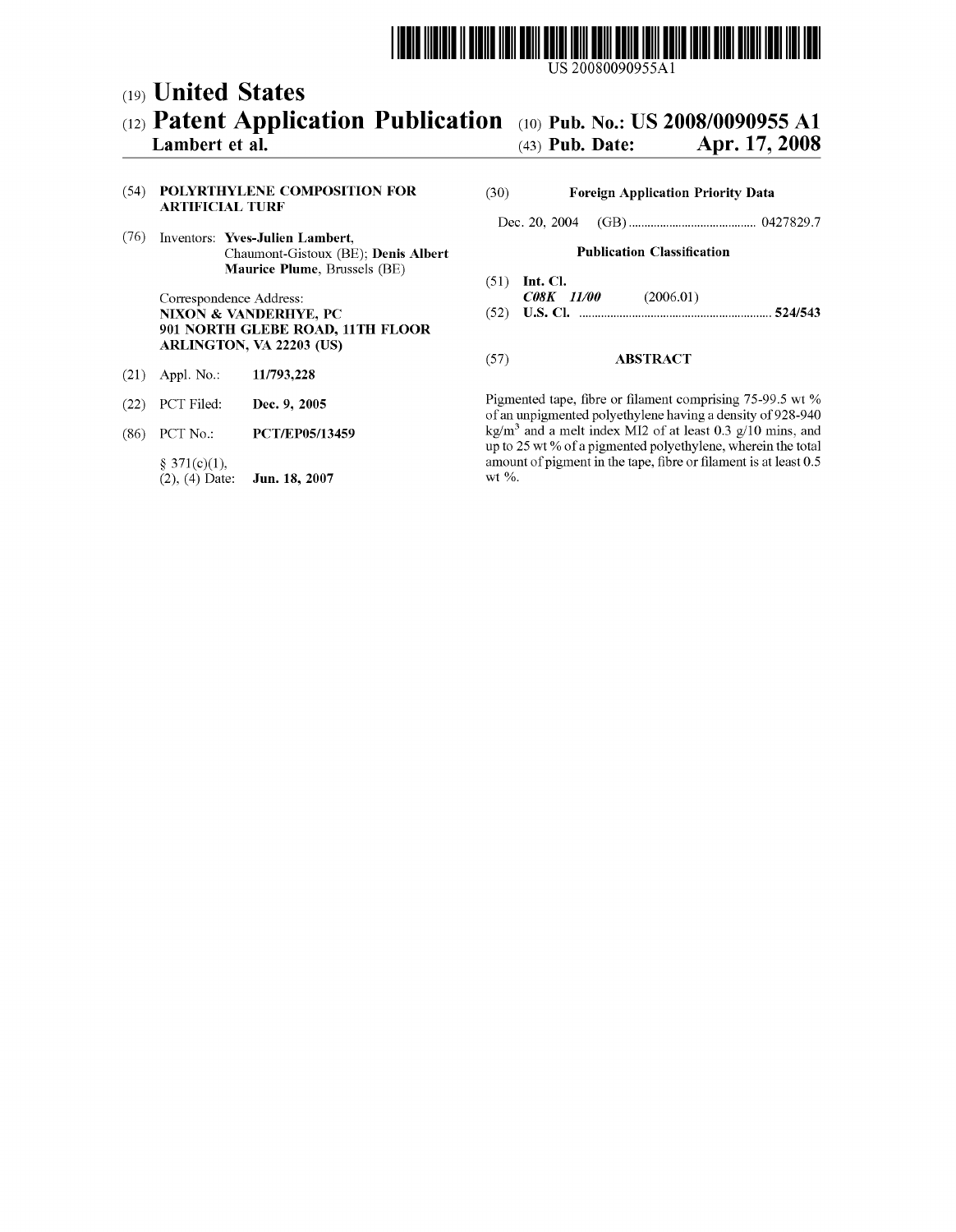## POLYRTHYLENE COMPOSITION FOR **ARTIFICIAL TURF**

[0001] The present invention relates to tapes and films of polyethylene, and more particularly to artificial turf made from such tapes, films or monofilaments.

[0002] Artificial turf has in the past been made from polypropylene. Slit film yarns based on crystalline propy lene polymers are typically made by slitting films extruded from compositions comprising polypropylene. However as an artificial turf, polypropylene has certain disadvantages: the strands obtained by mechanical fibrillation of the slit film<br>yarn do not sufficiently withstand crushing and tearing, giving rise to a phenomenon of "postfibrillation" of the slit film yarn after unacceptably short periods of time. Further more, polypore has, like, human skin, a comparatively high coefficient of friction, so that when someone slides with their<br>skin along the turf burns can result. This problem is typically reduced by introducing crinkles into the polypropylene, and/or by blending the polypropylene with other compounds such as polyethylene terephthalate. Alternatively the polypropylene can be coextruded with other materials such as LLDPE

[0003] More recently, artificial turf has increasingly been made from polyethylene or a laminate of polyethylene and polypropylene. Polyethylene has a lower coefficient of fric tion that polypropylene. Linear low density polyethylene is often used, as the low density gives a product which is very soft to the touch. However the strands of grass lack resil ience, which means that the turf surface rapidly becomes flattened once in use.

[0004] Higher densities of polyethylene may also be used. One current commercial polyethylene product for use in artificial turf comprises about 85% of a polyethylene having a density of 944 kg/m<sup>3</sup> and melt index  $MI_2$  of about 0.6 g/10 min, mixed with about 15% of a composition comprising a polyethylene having a density of  $951 \text{ kg/m}^3$  and a melt index of 11 g/10 min, plus pigments and other additives. The presence of the pigment raises the density of the final product to about  $\frac{975 \text{ kg/m}^3}{ }$ .

[0005] We have found a polyethylene composition which can be used to provide artificial turf having an improved balance of softness and resilience compared with known turfs. Accordingly in a first aspect the present invention provides a pigmented tape, fibre or filament comprising 75-99.5 wt % of an unpigmented polyethylene having a density of 920-940 kg/m<sup>3</sup> and a melt index  $MI_2$  of at least 0.3 g/10 mins, and up to 25 wt % of a pigmented polyethylene, wherein the total amount of pigment in the tape, fibre or filament is at least 0.5 wt %.

[0006] Preferably the unpigmented polyethylene has a melt index of no more than 6 g/10 min, more preferably no more than 2 g/10 min. The most preferred range of melt index  $MI_2$  is between 0.5 and 1.5 g/10 min.

[0007] Preferably the polyethylene resin has a density of 928-938 kg/m<sup>3</sup>, more preferably 932-938 kg/m<sup>3</sup>. It is preferred that the polyethylene is monomodal.

[0008] The pigmented polyethylene is preferably present in an amount of from 8-20 wt % based on the total composition, and more preferably from 8 to 15 wt %. It preferably has a density in the range 900-960 kg/m<sup>3</sup>,

although it is preferred that the density differs from that of the unpigmented polyethylene by no more than 20  $\text{kg/m}^3$ , and particularly no more than  $10 \text{ kg/m}^3$ . Most preferably, the pigmented polyethylene is the same resin as the unpig mented one.

[0009] Typically, the inclusion of pigment adds about 17-35 kg/m<sup>3</sup> to the density of the polyethylene, depending on the amount and type of pigment added. Thus the final pigmented tape, fibre or filament has a density about 17-35  $kg/m<sup>3</sup>$  greater than the weight averaged density of the two polyethylene components, although this may be less if a lower level of less dense pigment is used. A second aspect of the invention comprises a polyethylene composition in the form of a pigmented tape, fibre or filament, having a density of 937-972 kg/m<sup>3</sup>, preferably 945-970 kg/m<sup>3</sup>, more preferably 964-970 kg/m<sup>3</sup>. Preferably this composition comprises at least 75 wt % of a polyethylene having a natural density of 920-940 kg/m<sup>3</sup>. By "natural density" is meant the density of the pure polyethylene without any additives.

[0010] In this specification the melt index  $MI_2$  is measured in accordance with ASTM D-1238 at 190° C. with a load of 2.16 kg. The density is measured in accordance with ISO 1183.

[0011] Preferably the pigmented tape, fibre or filament of both aspects of the invention has a flexural modulus between 400 and 800 MPa at 23°C. when measured according to ISO 178.

[0012] Preferably, the unpigmented polyethylene is a copolymer of ethylene and another alpha-olefin containing from 3 to 12 carbon atoms. More preferably, it is a copoly mer of ethylene and butene, methylpentene, hexene and/or octene; the most preferred copolymer is 1-hexene.

[0013] Preferred catalysts for making the polymer are Ziegler catalysts, although metallocene or chromium cata lysts may be used.

[0014] The pigmented tape, fibre or filament may additionally contain the usual additives such as antioxidants, light stabilizers, processing aids, reinforcing agents, fillers, flame retardants, biocides, antistatic agents and agents for lowering the friction coefficient such as polyethylene terephthalate and polytetrafluoroethylene. Examples of processing aids include fluoropolymers such as polyvinylidene fluoride or fluorelastomers.

[0015] These additives may be present in the pigmented tape, fibre or filament in quantities generally between 0.01 and 15% by weight, preferably between 0.1 and 10% by weight.

[0016] The additives and pigments are usually blended with polymer at a ratio of about 50% additives/pigments: 50% polymer to produce a masterbatch of pigmented poly mer. The blending of the additives and pigments with the polymer powder is carried out in any mixer which can deliver sufficient homogeneity to the masterbatch (premix). For the blending, a high speed or slow speed mixer may be used, but a high speed mixer is preferred because the speed of the mixing helix can break the agglomerates of pigments and pre-disperse the ingredients in the polymer flake.

[0017] Compounding can be carried out with any compounding equipment which is able to obtain clean dry pellets. The concentrated masterbatch of pigmented poly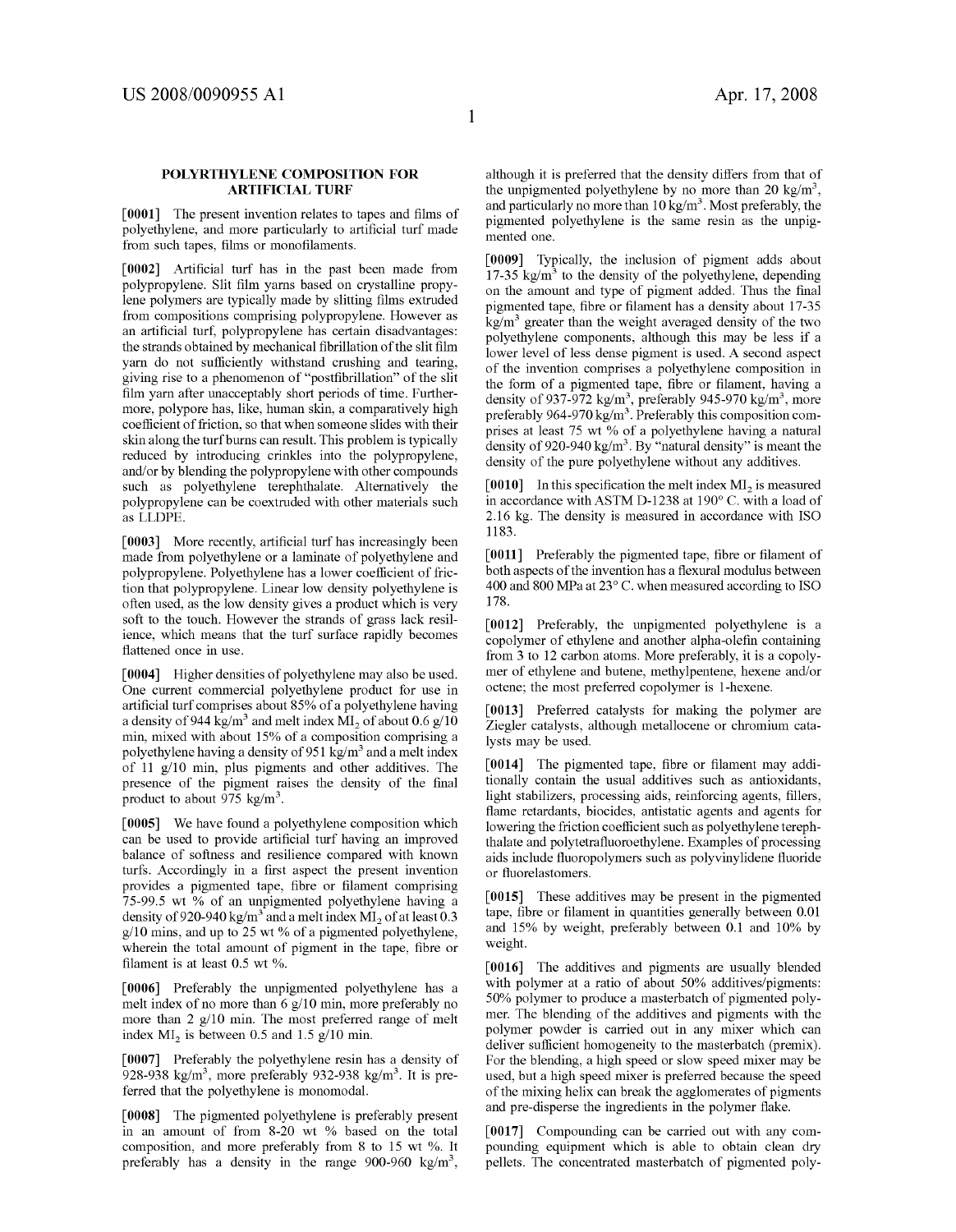ethylene and the main unpigmented polyethylene are fed into the extruder via separate feeders. The main polymer can be fed either in the form of pellets or as a powder. The compounding equipment is chosen so as to achieve an optimal level of dispersion of the ingredients in the melt polymer. It can be either a twin-screw extruder or a coro tating or contrarotating screw, designed with an optimal screw profile to disperse the pigments.

[0018] The twin screw extruder can be equipped with a gear pump to help to build the pressure necessary to pass through the die. The compounding equipment can be a co-mixer machine system connected to a single screw extruder. This system is comprised of two separate machines: first a continuous mixer (typically Farrel system) or discontinuous mixer machine (typically Banbury system ) where the premix and polymer are fed to be melt and dispersed by the rotors, and second a single screw extruder that will push the melt through the die.

[0019] The melt material is extruded through the die holes, and is cut and cooled in the form of pellets.

[0020] The most common processes for forming artificial turf involve either extruding flat monofilaments, which are then cut into pieces of the required length to form the individual blades of grass, or forming a film which is then slit into tapes to be cut to the required lengths. In a typical extrusion process, the unpigmented polyethylene and the pigmented polyethylene to form pigmented pellets, which are then fed into an extruder and extruded to form a film. Alternatively, the unpigmented polyethylene and pigmented polyethylene may be added directly to the extruder so that the compounding takes place in the extruder.

[0021] Film can be produced using well-known processes such as film blowing, film casting, coextrusion, cast film extrusion or lamination in the form of single-layer films, multilayer films or sheets. Multilayer systems can be produced by coextrusion, coating, extrusion coating, laminating or printing. The film is then stretched, and the stretched film cut into tapes which are cut to the required length. This is known as the Lenzing process. In an alternative process (the Iso process), the blown film is cut into tapes prior to stretching. Whichever method of manufacture is used, it is preferred that the resin has been stretched to 3-10 times its original length; typically from 4 to 8 times, and most preferably 6 to 8 times. Stretching improves the tensile strength of the final product.

 $\lceil 0022 \rceil$  Where a blown film is required, the polymer exits the extruder via a circular die, and the film is blown from a nozzle in the centre of the die. For flat films, the polymer exits the extruder via a flat die. Flat films are generally thicker than blown films. Typically the film is then stretched at this stage. Stretching is usually carried out in an oven or on a hot plate at a temperature of 100-110°C. Optionally the stretched film may then be annealed. The film is then slit into tapes, which are cut to the required length.

[0023] The polyethylene composition forming the tapes, filaments or fibres of the first aspect of the invention is usually converted directly into tapes, filaments or fibres. However it is possible that it may be coextruded with other resins to form a laminate tape or filament. For example, it is possible to coextrude a film or filament comprising a central layer of polypropylene and outer layers of the polyethylene of the first aspect of the invention. In this particular embodi ment, the polypropylene core layer provides additional resilience to the tape, whilst the outer polyethylene layers provide the required softness. However such an arrangement is more complex and expensive to produce, and one of the advantages of the present invention is that adequate prop erties can be obtained by use of a single layer.

 $\lceil 0024 \rceil$  The tapes or filaments may be fibrillated mechanically into finer strands having the appearance of blades of grass. They may be subjected to any of the known treatments conferring suppleness.

[0025] The production of the artificial turf from the tapes, fibres or filaments may be performed by any known process, for example by tufting through a synthetic substrate such as a woven or nonwoven cloth, both based on polymer (for example polypropylene).

0026. As is well-known, after-treatments to the tapes, fibres or filaments of the invention in the form of a coating layer eg of a friction-reducing Substance Such as polytet rafluoroethylene.

### EXAMPLES

### Example 1

[0027] A Masterbatch was formed comprising Eltex® A3180PN1852 (a commercially available polyethylene having a melt index  $MI_2$  of 21 g/10 min and a density of 957  $kg/m<sup>3</sup>$ ) and all the other ingredients listed in the table below with the exception of the Rigid® HD3850UA. This Rigidex resin (a commercially available polyethylene having a melt index  $M_2$  of 4.5 g/10 min a density of 938 kg/m<sup>3</sup>) was then blended with the Masterbatch to give a formulation contain ing the amounts of all the components listed in the table.

| Component                                                                                                                                                                                                                                                                                | Parts per 1000                                              |
|------------------------------------------------------------------------------------------------------------------------------------------------------------------------------------------------------------------------------------------------------------------------------------------|-------------------------------------------------------------|
| RIGIDEX HD3850UA pellets<br>Masterbatch:                                                                                                                                                                                                                                                 | 893.572                                                     |
| ELTEX A3180PN1852 powder<br>Irganox B215 antioxidant<br>Stearate Ca lubricant + antiacid<br>Process Aid Dynamar FX 9613<br>Chimasorb 944 anti UV<br>Tinuvin 770 anti UV<br>Phtalocyanine Green 7 (Heliogen K8730)<br>Yellow 119 (Color therm 3950)<br>White pigment $TiO2$ (Kronos 2081) | 50<br>3<br>2.5<br>0.4<br>10<br>2.5<br>1.76<br>26.12<br>8.54 |
| Black pigment Noir sicoplast D7102                                                                                                                                                                                                                                                       | 1.608                                                       |

[0028] This product has a flexural modulus, measured at 23° C. according to ISO178, of approximately 650 MPa.

## Example 2 (Comparative)

[0029] In this example, a Masterbatch by mixing 50 parts of Eltex® A5006PFN1281 powder (having a density of 944 kg/m<sup>3</sup> and a melt index MI<sub>s</sub> of 1.9 g/10 min) and all the other ingredients in the table below. This Masterbatch was then compounded with the remainder of the Eltex resin (about 893 parts) to give a formulation containing the amounts of all the components as listed in the table.